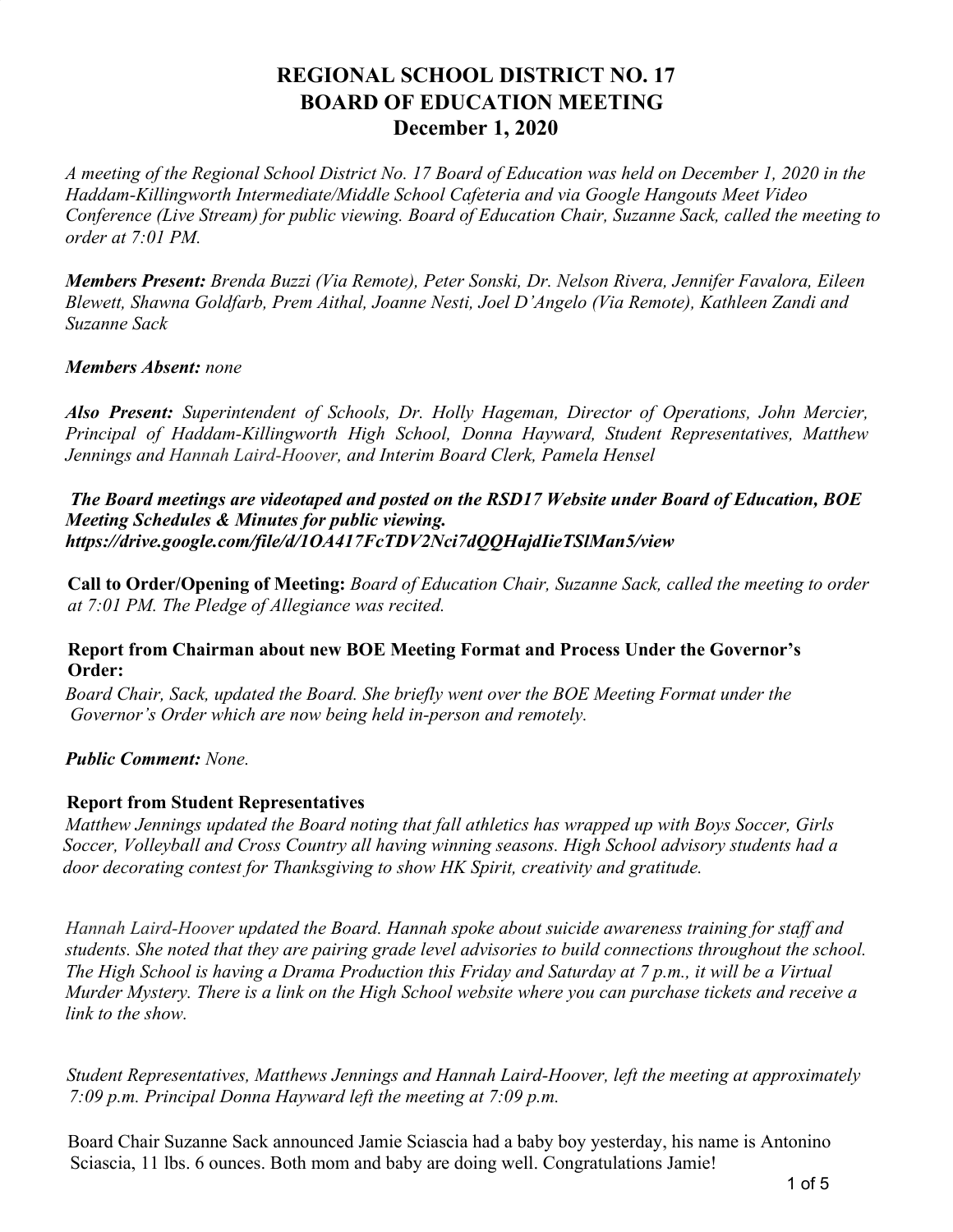- **A. Facilities Subcommittee** *Peter reported the next meeting is scheduled for December 7th.*
- **B. Finance Subcommittee** *Eileen reported the committee is meeting on Thursday, December 3rd.*
- **C. Policy Subcommittee** *Joanne reported the committee met on November 10th and there are items on the agenda for first read and/or discussion.*
- **D. Communications Subcommittee** *Jennifer reported that the committee is somewhat stalled with articles for BOE activities due to the fact that those activities are still ongoing and not completed. There is discussion regarding the BOE Chairperson doing an article updating the community on BOE activities.*

#### **E. Personnel and Evaluation Subcommittee**

*Board Chair, Sack, updated the Board. She noted the meeting was cancelled however the committee is busy with union negotiations.*

#### **F. Strategic Planning Subcommittee**

*Prem Aithal updated the Board. He noted that the committee met to discuss Vision of the Graduate with the full Board on 11/17/20. Meetings for the steering committee are scheduled for 12/10 and 12/14. The subcommittee will meet on 12/15 to discuss next steps. He reminded and encouraged all members of both communities to participate in the Thoughtexchange tool which is available on the RSD 17 website. Prem expressed that everyone has a stake in our schools.*

#### **Board Liaison Reports**

#### **A. Healthy Communities – Healthy Kids Council**

*Shawna Goldfarb updated the Board. She spoke briefly about money raising activities for HKYFS such as Stuff a Cruiser. Chairman Sack noted that this is a tough time for fundraising and reminded all about Giving Tuesday, and invited all who can to please support our local nonprofit organizations.*

## **B. LEARN**

*Jennifer Favalora updated the Board. She noted that Coronavirus is taking away from many things that would be normally happening. LEARN is trying to provide programs to all districts.*

## **C. Park & Recreation**

*No Report. Next meeting is Wednesday.*

#### **D. Haddam Board of Selectmen**

*No report.*

#### **E. Killingworth Board of Selectmen**

*Kathy Zandi reported that they met on 11/9 and 11/23 and she shared the Board of Selectman update, they were appreciative of the information.*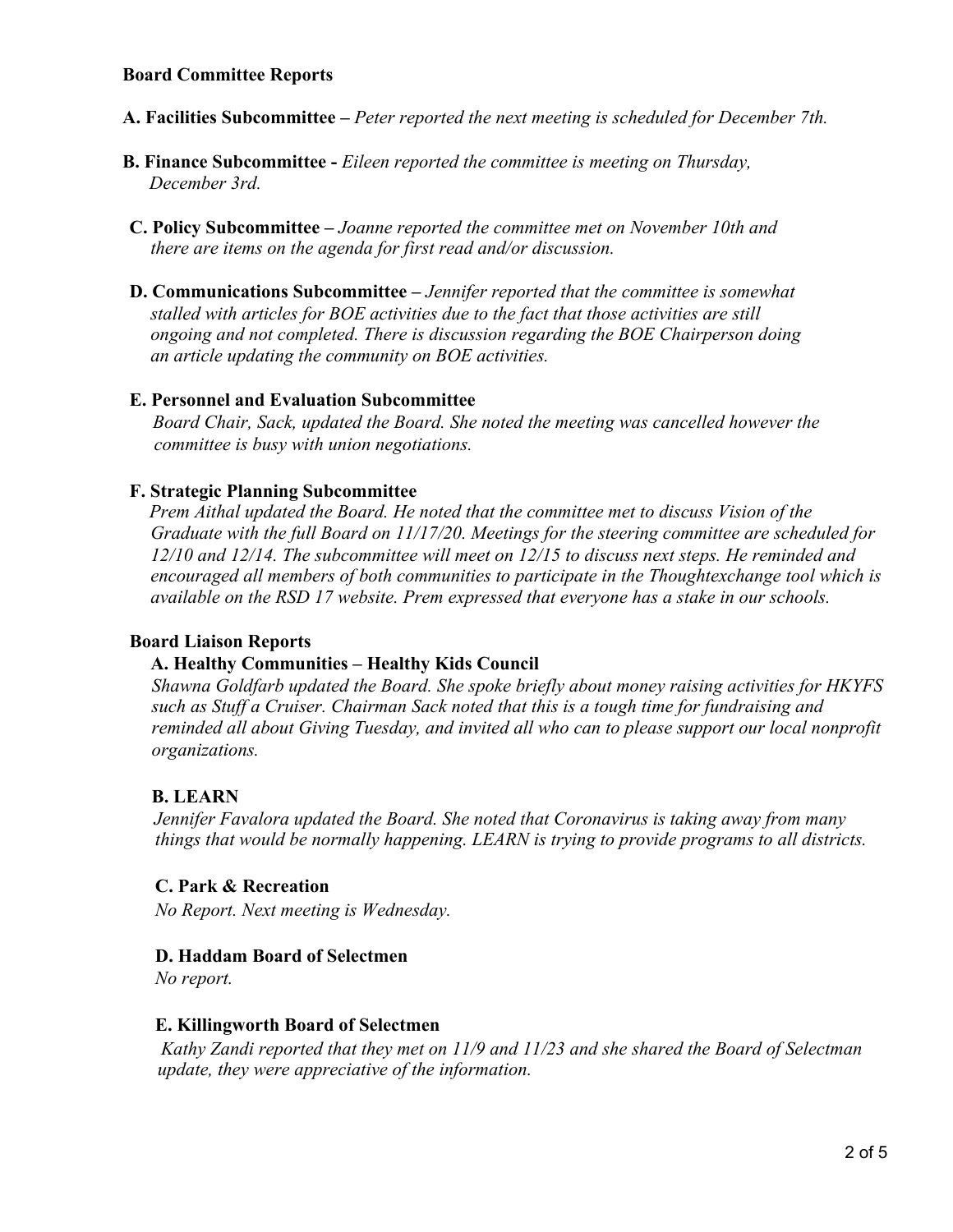## **Old Business:**

 **A. Update on School Model/Operations During the COVID-19 Pandemic**

*Superintendent Dr. Hageman updated the Board. She spoke about working with area Superintendents and with local health officials, analyzing the 14 day average of cases within the communities. Dr. Hageman noted that the HKIS/MS was in remote learning due to the number of staff and students quarantining however staff and students have returned to in person learning as of yesterday. Dr. Hageman briefly spoke about snow days vs remote learning days, and at this time, will allow the first 4 days to be snow days, stating that we value in-person instruction whenever possible and that making up the days at the end of the year would be better for students.*

#### **B. 5000 Series Policies Bullying and Sexual Harassment**

*The Board discussed the language and there was a brief question and answer period.*

*Shawna Goldfarb MOVED and Kathy Zandi SECONDED a motion to accept the 5000 Series Policies Bullying and Sexual Harassment as recommended.*

| Kathleen Zandi    | YES√NO          | Shawna Goldfarb   | $YES \sqrt NO$  |
|-------------------|-----------------|-------------------|-----------------|
| Peter Sonski      | YES√NO          | Jennifer Favalora | YES $\sqrt{NO}$ |
| Dr. Nelson Rivera | YES√NO          | Joel D'Angelo     | YES $\sqrt{NO}$ |
| Eileen Blewett    | YES√NO          | Brenda Buzzi      | YES $\sqrt{NO}$ |
| Joanne Nesti      | YES <u>√</u> NO | Prem Aithal       | YES $\sqrt{NO}$ |
| Suzanne Sack      | YES√NO          |                   |                 |

*Motion passed unanimously 11-0-0 by the following Votes:*

#### **C. BOE Bylaws (9000 Series) Conflict of Interest disclosure form**

*Joanne Nesti stated that this form will become part of the Boards records. There was discussion regarding the meaning of "vendor". Joanne will consult with the Board's attorney to look into whether another word would be more clarifying and come back and confirm the language. No formal motion was needed.*

*There was unanimous Consent by a show of hands from all Board Members to move forward with the disclosure form.*

**Consent Agenda -** *Chairman Sack reminded Board members that the consent agenda has been expanded to include minutes, statute driven policies and the personnel and enrollment reports.*

#### A. Approval of Minutes

- a) Approval of Minutes from the November 10, 2020, Board of Education Meeting
- b) Approval of Minutes from the November 16, 2020, Special Meeting
- c) Approval of Minutes from the November 23, 2020, Special Meeting

#### B. 5000 Policy Series

- a. Policy Regarding Non-Discrimination (Students)
- b. Confidentiality and Access to Education Records
- c. Homeless Children and Youth
- d. Child Sexual Abuse and Assault Policy and Reporting Procedure
- e. Policy Regarding Student Use of the District's Computer Systems and Internet Safety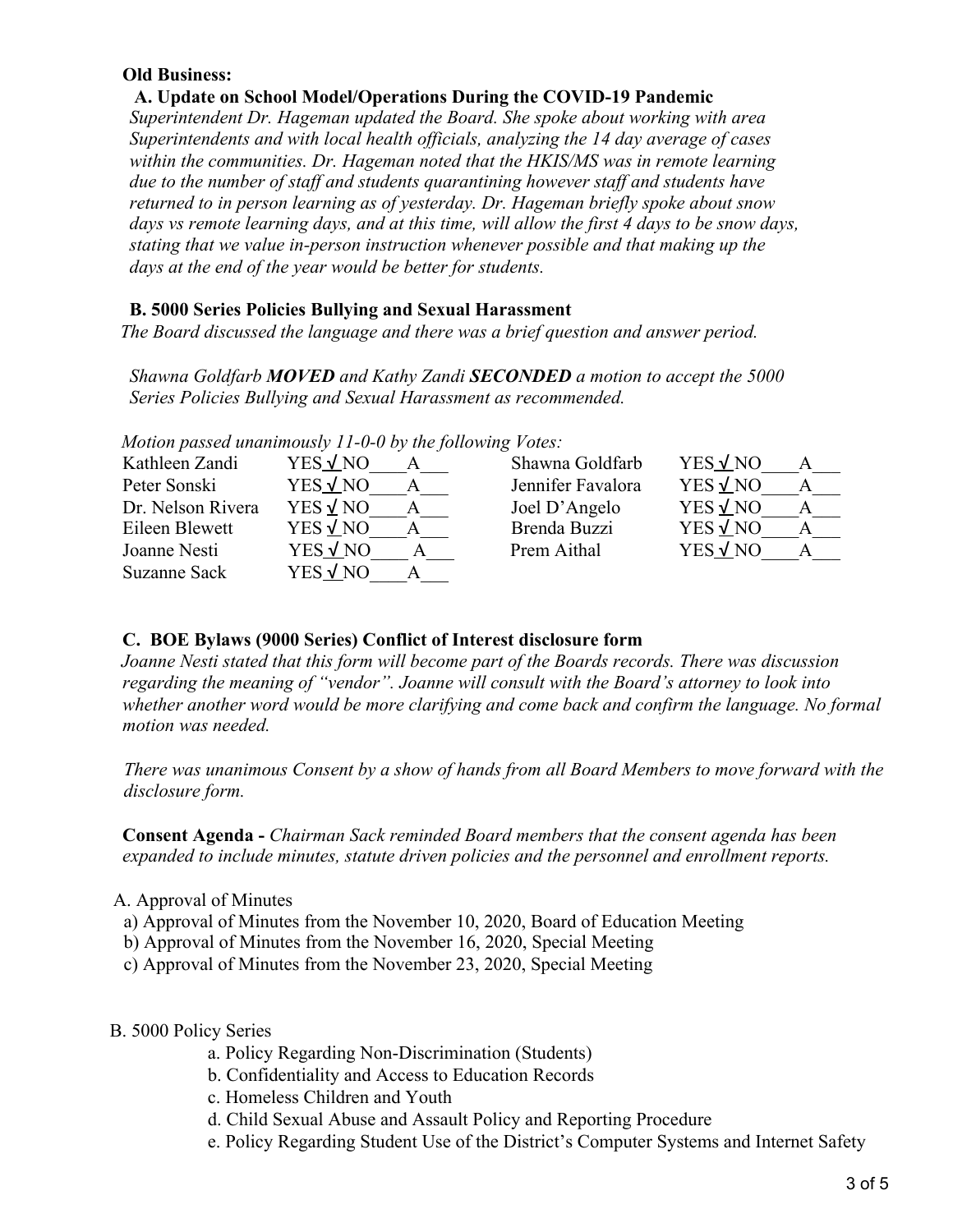## C. Personnel Report

## D. Enrollment Report

*Joanne Nesti MOVED and Eileen Blewett SECONDED a motion to accept Item A-D listed on the Consent Agenda. Motion passed unanimously by a show of hands*

*The minutes of November 16, 2020 are amended to read "potential violation of Article XII Section A" removing the number 3.*

*Shawna Goldfarb MOVED and Prem Aithal SECONDED a motion to accept the minutes of November 16, 2020 as amended.*

 *There was unanimous Consent by a show of hands from all Board Members.*

#### **New Business**

A. 2021-2022 School Calendar Proposed Revision, First Read B. 2022-2023 School Calendar Proposal, First Read

*Superintendent Hageman noted that the 2021-2022 calendar was approved by the BOE on 12.18.19 based on 182 student days. It is proposed that the Board consider revising both the 2021-2022 and 2022-2023 calendars to 180 student days as this school year would have been prior to COVID-19 and the Governor's Executive Order allowing 177 days.*

*In addition, this year 6 early release days were converted into 2 full Professional Development days. It is proposed and recommended that the Board consider revising both calendars to incorporate this change.*

C. Non-Resident Tuition Policy Discussion, First Read *The Board discussed a possible policy change.*

D. Board of Education Handbook Revisions, First Read *The Board discussed possible changes to the Handbook.*

E. Electronic Participation Bylaws Language, First Read *The Board discussed Electronic Participation Bylaw language.*

#### **Board Discussion/News/Suggestions -** *None.*